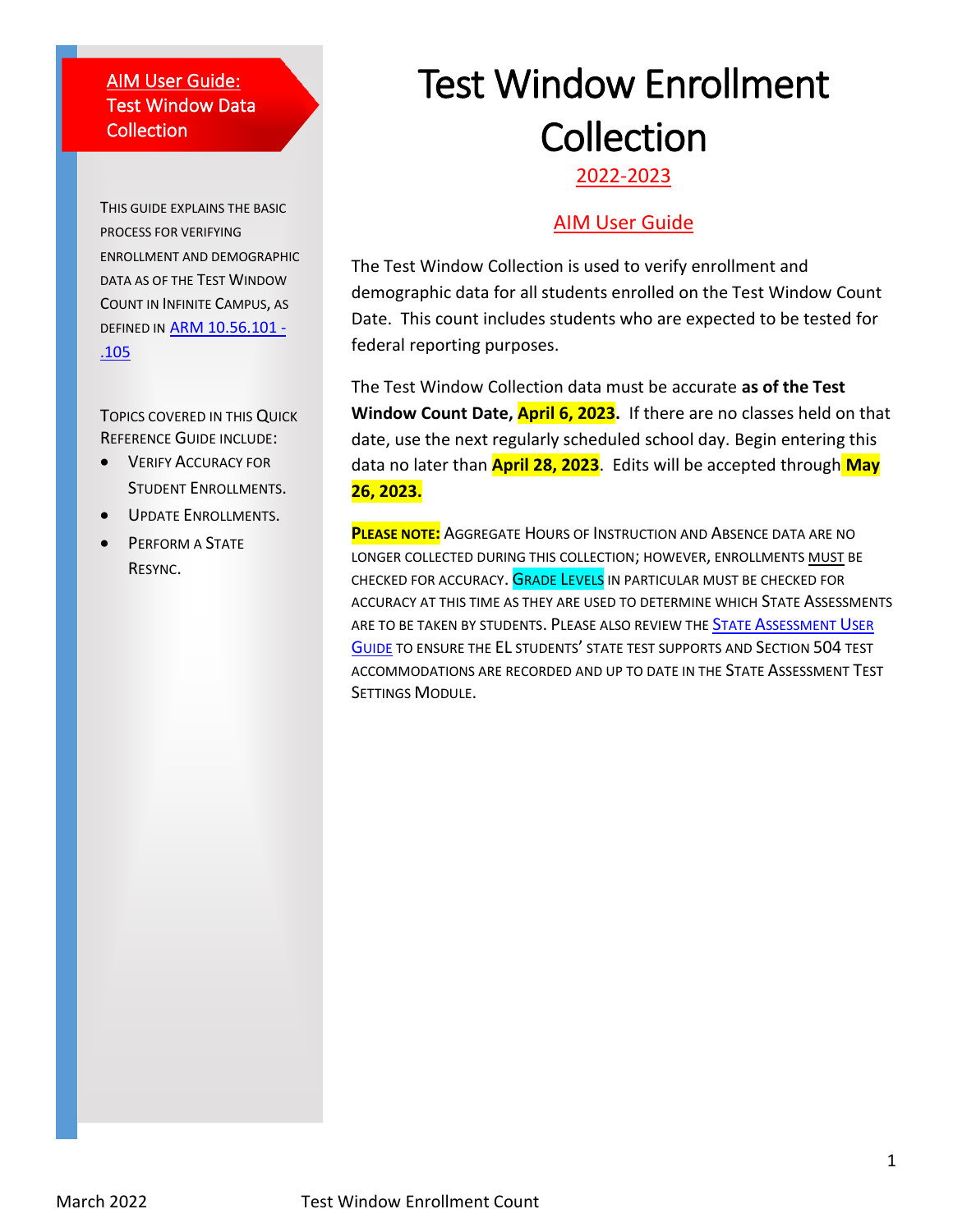## Table of Contents:

| Step 1 – Use Student Information Reports to help verify accurate enrollments and grade levels.  4 |  |
|---------------------------------------------------------------------------------------------------|--|
|                                                                                                   |  |
|                                                                                                   |  |

### <span id="page-1-0"></span>Frequently Asked Questions:

Before beginning this collection process, there are a few considerations in choosing the most appropriate method for your district. Read the questions below to determine which option is best for you:

- **1. OUR DISTRICT USES INFINITE CAMPUS TO STORE STUDENT ENROLLMENT INFORMATION OR OUR DISTRICT ONLY HAS A FEW STUDENTS – WHICH METHOD SHOULD I USE?** Districts who maintain enrollment information in Infinite Campus can manually enter/change data on student's enrollment tab for the current school year. See [Step 2 Option A.](#page-3-2)
- **2. OUR ENROLLMENT DATA IS STORED ON A THIRD-PARTY STUDENT INFORMATION SYSTEM – WHICH METHOD SHOULD I USE?**  Most student information systems have automated extracts to upload Student Demographics and Enrollments in a format that will upload to AIM/Infinite Campus. See [Step 2 Option B.](#page-3-3)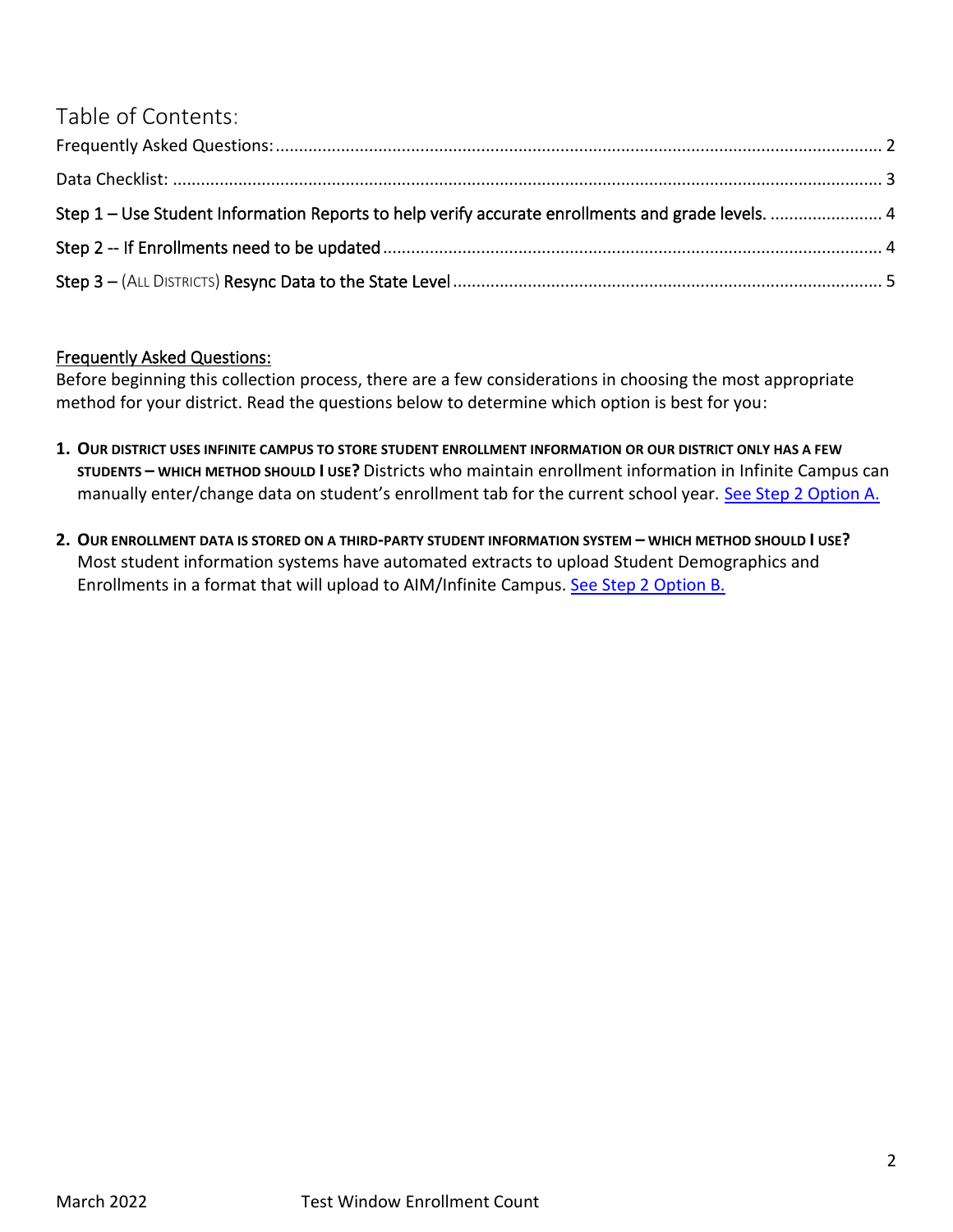## <span id="page-2-0"></span>Data Checklist:

❑ Verify that all students have an enrollment and correct grade levels, and no overlaps

- ❖ Duplicate ID
- ❖ Enrollment Status
- ❖ Enrollment Summary
- ❖ State Enrollment Verification and State Enrollment Overlap
- ❑ Enter End Date and End Status for withdrawn students. (Enrollment End Status Codes.)
	- o Exit Scenarios Guide for examples on when/how to use End Status Codes.
- ❑ Resync enrollment data to the state when data has been completely entered.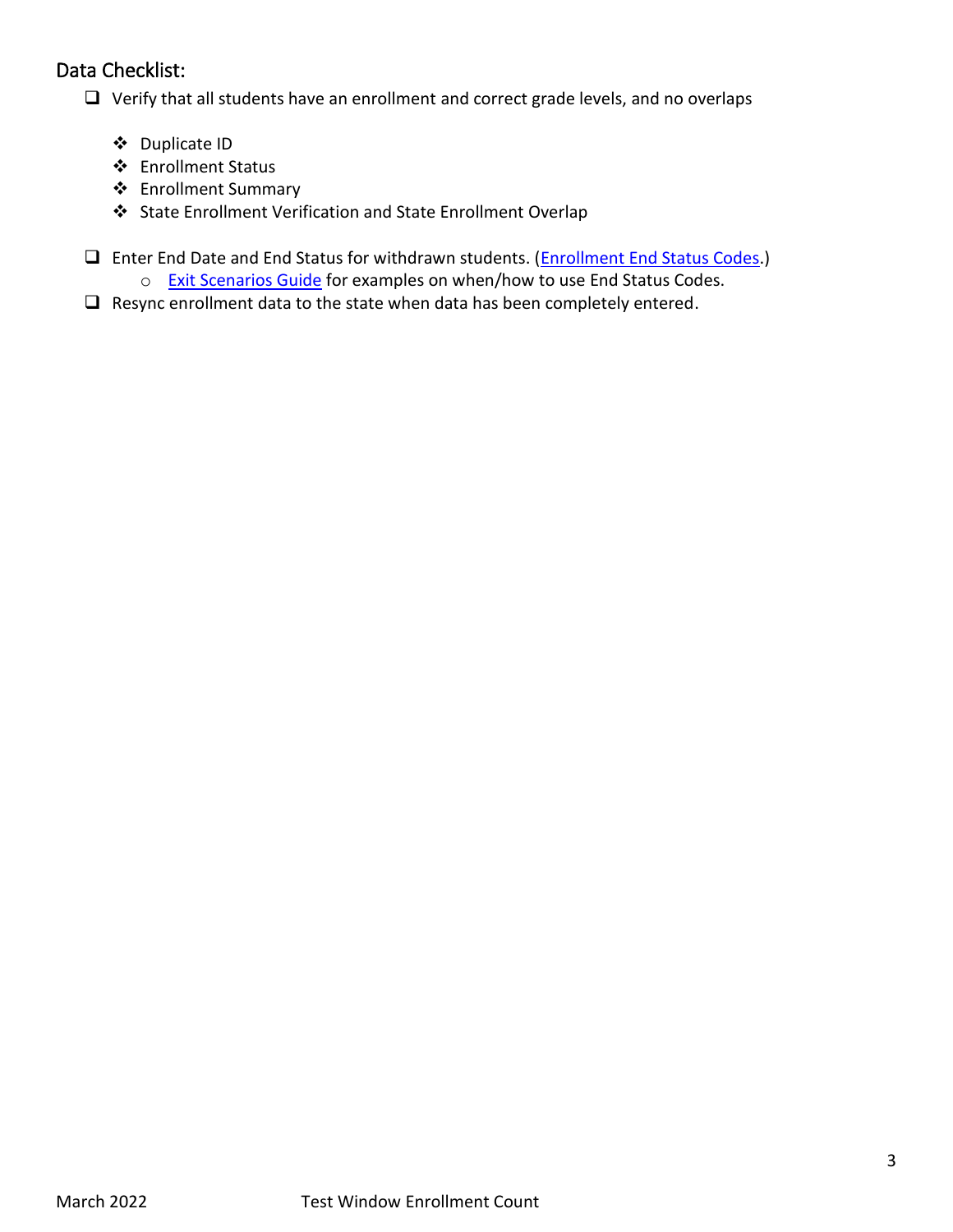## <span id="page-3-0"></span>Step 1 – Use Student Information Reports to verify accurate enrollments and grade levels.

#### **PATH: INDEX> STUDENT INFORMATION > REPORTS**

From the **Index**, expand **Student Information.** Select **Reports**.

- The **State Enrollment Overlap Report** will list students who are simultaneously enrolled in two or more different schools on the same date. Enter the school year and/or any enrollment dates you wish to evaluate. You can select specific grade levels, as well as certain service types to add to the filter.
- The **State Enrollment Verification Report** will communicate with the State Edition server and compare local enrollments with the data that exists at the state and will then generate a report that summarizes any differences.
- The **Enrollment Summary Report** will list a district-wide breakdown of enrollments grouped by school, grade, gender, and race as of a selected date. This report can be run for one school, multiple schools, or all schools.
- The **Enrollment Summary Details Report** lists student enrollment data using the start and end date of enrollment, enrollment start and end status, and race/ethnicity information, and provides a list of names as of a selected date. This report can be run for one school, multiple schools, or all schools.
- The **Duplicate ID Report** will list students who have duplicate state or local Id.

## <span id="page-3-2"></span><span id="page-3-1"></span>Step 2 -- If Enrollments need to be updated

A.) **District Edition Users**: Districts who maintain enrollment information in Infinite Campus or who use paper ledgers can correct enrollments by accessing the student's *current year* enrollment under the enrollment tab and manually adjust necessary info.

**PATH**: Search > Student > Enrollment Tab

**Make sure the following elements are up to date for all students:**

- Enrollments, including grade levels, are accurate (use reports in Step 1 to verify).
- Withdrawn students have end dates and end statuses entered.
- <span id="page-3-3"></span>B.) **MT Edition Users:** Districts who maintain enrollment data in a third party student information system can update student enrollments by performing uploads via templates found at the following links Student Demographics Upload followed by a Student Enrollment Upload to update enrollments. See the Beginning of Year Verification AIM User Guide for instructions on performing the Student Demographic and Enrollment Template Upload. **PATH:** Index > MT State Reporting > MT Data Upload

**Make sure the following elements are up to date for all students:**

- Enrollments, including grade levels, are accurate (use reports in Step 1 to verify).
- Withdrawn students have end dates and end statuses entered.

| dent Information           |                                   |  |
|----------------------------|-----------------------------------|--|
| <b>General</b>             |                                   |  |
| ► Counseling               |                                   |  |
| <b>Academic Planning</b>   |                                   |  |
| ▶ Program Participation    |                                   |  |
| $\triangleright$ Health    |                                   |  |
| Medicaid                   |                                   |  |
| ► PLP                      |                                   |  |
| ▶ Response to Intervention |                                   |  |
|                            | ▶ Special Ed                      |  |
| <b>Student Locator</b>     |                                   |  |
| ▼ Reports                  |                                   |  |
|                            | <b>Activity Eligibility</b>       |  |
|                            | Age/Grade Level Exceptions        |  |
|                            | <b>Caseload Summary</b>           |  |
|                            | <b>OPI Caseload Summary</b>       |  |
|                            | Counselor                         |  |
|                            | Duplicate IDs                     |  |
|                            | <b>Duplicate Students Search</b>  |  |
|                            | <b>Enrollment Loss Report</b>     |  |
|                            | <b>Enrollment Overlap</b>         |  |
|                            | <b>Enrollment Status</b>          |  |
|                            | <b>Enrollment Summary</b>         |  |
|                            | <b>Enrollment Summary Details</b> |  |
|                            | File Labels By DOB                |  |
|                            | Folder Labels by DOB              |  |
|                            | <b>Meeting Report</b>             |  |
|                            | No Show Report                    |  |
|                            | <b>Plan Audit</b>                 |  |
|                            | <b>Process Compliance</b>         |  |
|                            |                                   |  |

 $\overline{\mathbf{v}}$  Stude Ge

> $\Delta c$ k.

Me

Sti